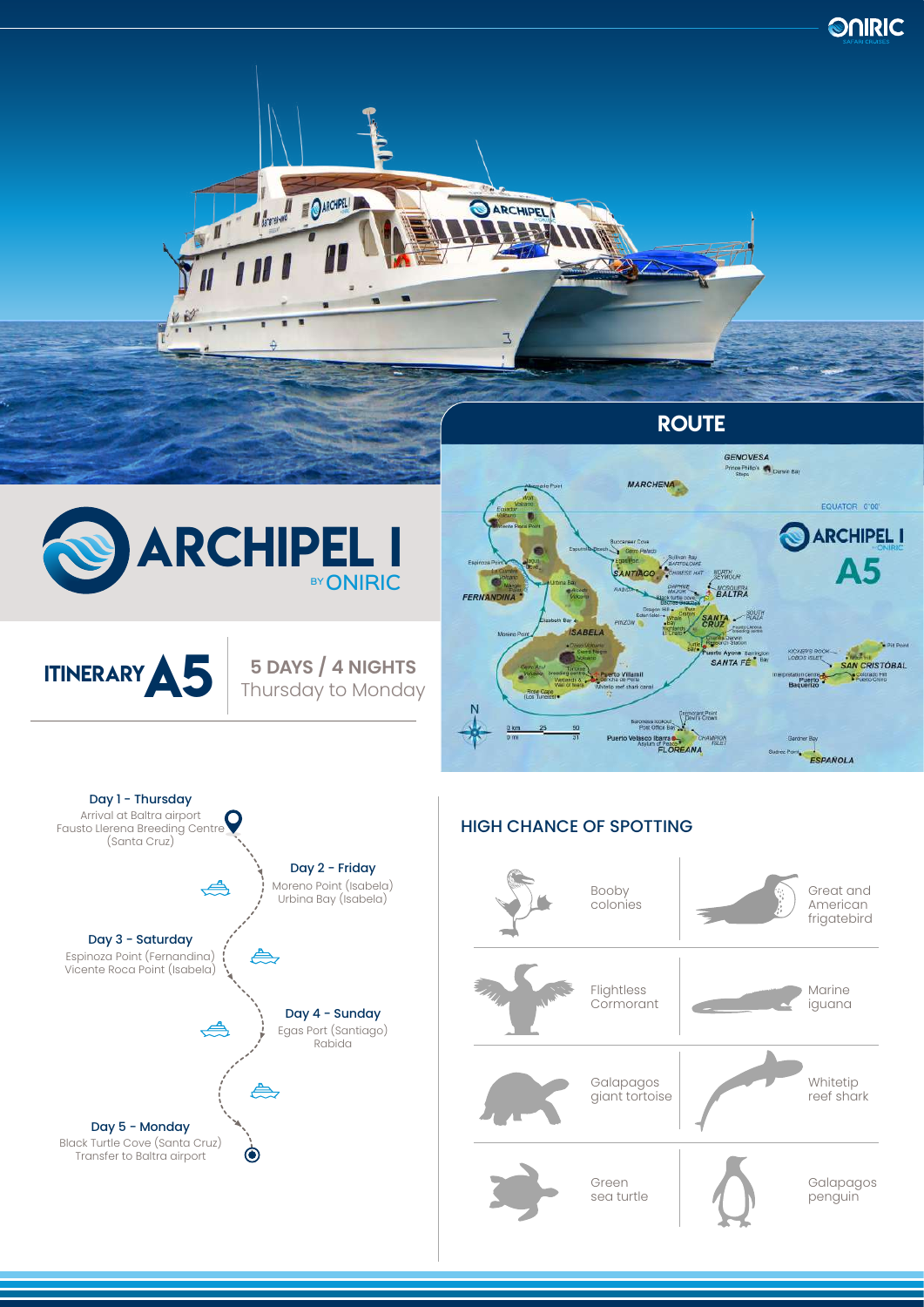

# **DAY 1 - THURSDAY**

#### AM - Arrival at Baltra airport

Upon arrival at Baltra airport, you will pass through an airport inspection point to insure that no foreign plants or animals are introduced to the islands, as well as to pay the park entrance fee of \$100 (unless it has been prepaid). A guide will meet you, help you collect your luggage, and escort you on a short bus ride to the harbour.

#### PM - Fausto Llerena Breeding Centre (Santa Cruz)

At this site, you can observe tortoises that come from various islands of the archipelago. They comply with the captive breeding programme and then return to repopulate the areas where their population has been affected. The land iguanas of Santa Cruz, Isabela and North Seymour are also in a captive breeding programme, as the populations in these areas suffered from feral dogs.

One of the main attractions is the famous embalmed Lonesome George. Estimated to have died between 93 and 109 years of age, it is recognised as the last of its kind and a symbol of the efforts invested to conserve endangered species. The captive tortoises are used to the presence of visitors, so it's a great place to take photos with them.







### **DAY 2 - FRIDAY**

### AM - Moreno Point (Isabela)

Moreno Point is located on the north coast of Isabela Island, between the volcanos Sierra Negra and Cerro Azul. The trail runs along a solidified pahoehoe lava flow into a complex of coastal lagoons. Its main attractions are several species of birds, which are found around the lakes and mangroves.

#### PM - Urbina Bay (Isabela)

Urbina Bay is located along the west coast of Isabela, between Elizabeth Bay and Tagus Cove. It is close to the base of the Alcedo Volcano. The coastline has undergone a major uplift in 1954, which caused the shore to expand three quar ters of a mile out. Here you will be able to find corals, shells, and many other calcareous organisms exposed above water. Urbina Bay is home to large and colorful land iguanas and giant tor toises of the Alcedo Volcano population. A lot of Darwin finches can be seen as well.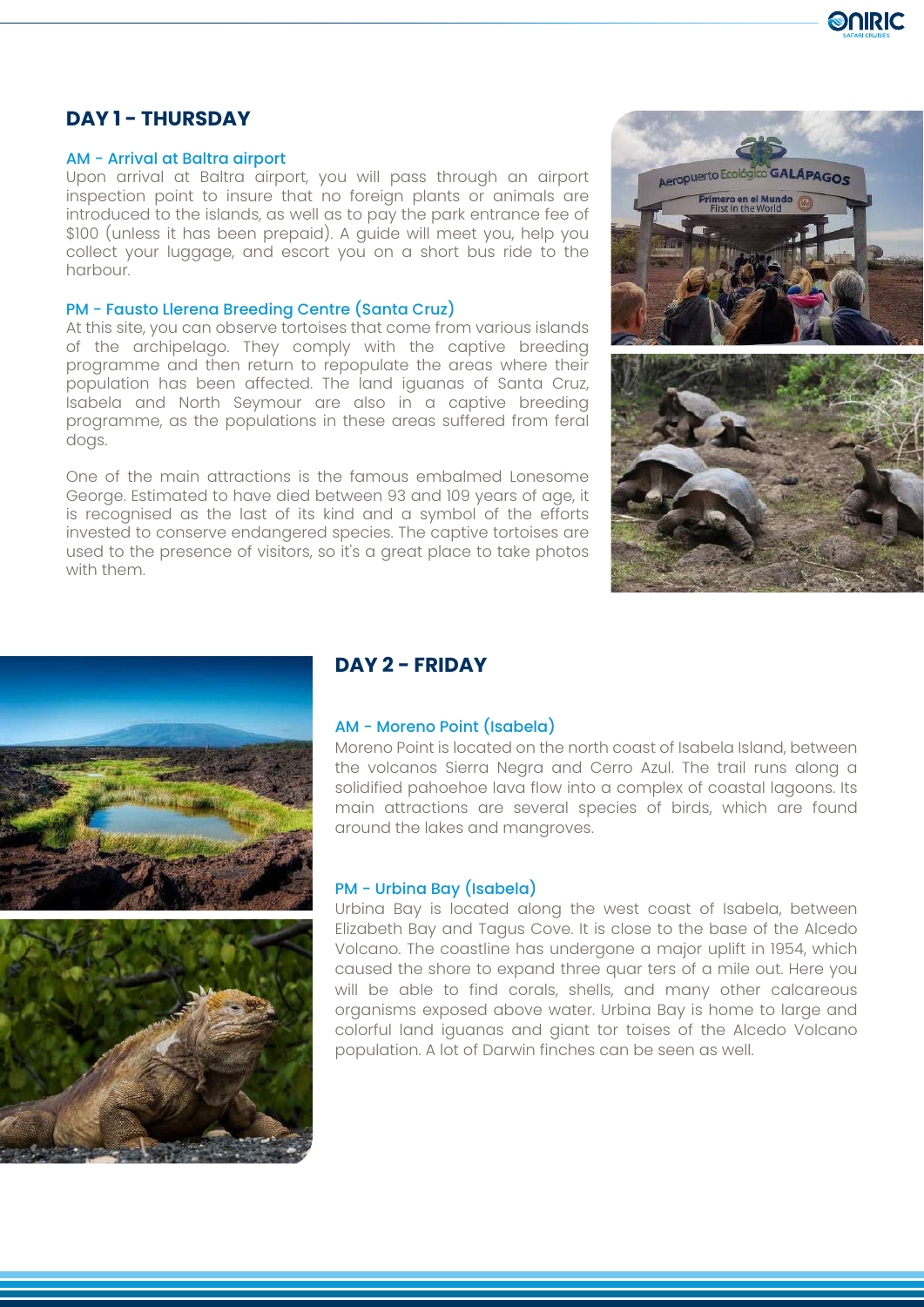

# **DAY 3 - SATURDAY**

#### AM - Espinoza Point (Fernandina)

Fernandina is the third-largest island in the archipelago and has a single visitor site: Punta Espinoza, located at the northeastern tip of the island. Marine iguanas conglomerate in larger groups than on any other island. They bask around in the sand, swim near the shore and sometimes block the way at the landing dock. Among the unique species found here, is the flightless cormorant. This bird had to adjust its way of survival and perfection its skills of finding food in the ocean. Their wings, tails and feet progressively adapted for swimming. To see these birds is to witness evolution happening right in front of you.

### PM - Vicente Roca Point (Isabela)

Whilst having lunch we will cross the Bolivar Channel for the last time to Vicente Roca Point, just at the mouth of Isabela's seahorse-shape. While entering a dark cave below a spectacular arch, roaring echoes of the waves will accompany you. Just around the corner the collapsed amphitheatre of Volcan Ecuador offers another impressive view. The calmer waters of the coves are well-protected against the ocean swell and are a fairly cold, but great place for snorkelling amongst various species of shark, penguins, puffer fish and even seahorses!







## **DAY 4 - SUNDAY**

#### AM - Egas Port (Santiago)

Egas Port is a black beach located on the west side of Santiago Island. Volcanic tuff deposits have favoured the formation of this special black sand beach and this is the main attraction of the Island. This site is called Puerto Egas because there was an attempt of Hector Egas to start the exploitation of salt, which failed. After all, the price of salt on the continent was very cheap and did not justify its exploitation in the Galapagos. The project was abandoned and they left their infrastructure.

#### PM - Rabida

Rabida Island is unique because of the red colour of the rocks and sand. The volcanic material in this island is very porous and external factors such as rain, saltwater and sea breeze have acted as an oxidizing agent. A short walk along a trail will lead you to a coastal lagoon behind the beach that allows for the observation of land birds as finches, doves, yellow warblers and mockingbirds. There is also a colony of flamingos at the lagoon.